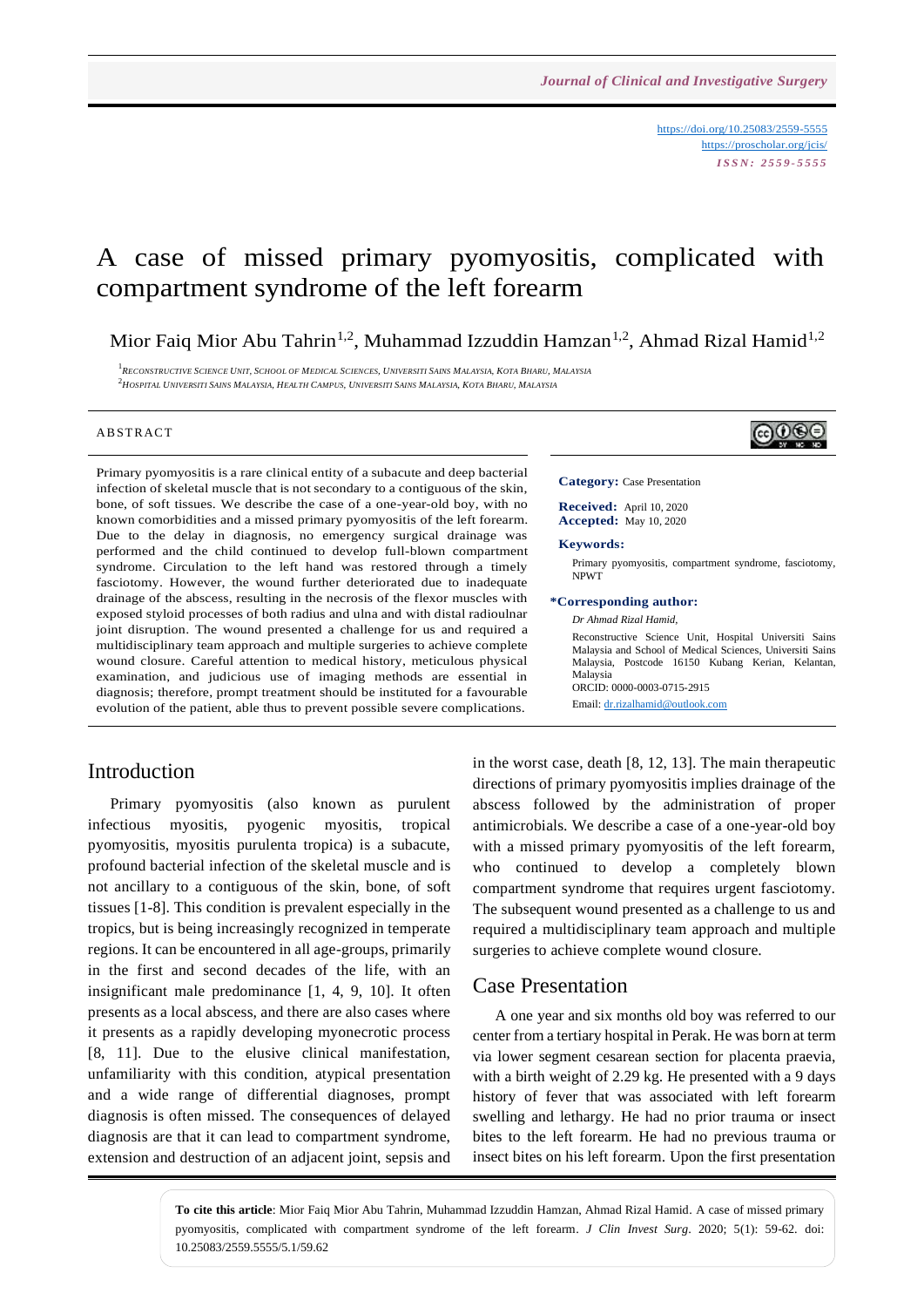at the secondary hospital, it was found that the child was in sepsis and had to be intubated for stabilization. Post intubation, he was immediately transferred to a tertiary level hospital in Perak for continuation of care. In the Paediatric Intensive Care Unit, it was noted that there was a gradual worsening of the left forearm region, which eventually became a full-blown compartment syndrome characterized by tense compartment, dusky discoloration of the hand, cold extremities and impalpable radial and ulnar pulses. Therefore, on the 3rd day of hospitalization, they proposed the child for fasciotomy and release of the carpal tunnel, which led to the restoration of circulation in the left hand.

The orthopedic team attempted secondary suturing of the wound 5 days post fasciotomy, but it was only able to reduce the size of the wound only because of significant tissue edema. Nine days later, the Plastic Surgery team was requested for definitive wound coverage. However, intraoperatively they found that there was pus discharge coming out from the left elbow which communicate with the posterior compartment of the forearm. Arthrotomy washout and incision with drainage were performed. Subsequently, the child was once again brought into OT for wound debridement and negative-pressure wound therapy (NPWT) application by the PRS team. Upon removal of the NPWT 3 days later, they found that the flexor muscles have undergone necrosis and the styloid processes of both radius and ulna were exposed with distal radio-ulnar joint disruption. The decision was made to refer the patient to HUSM.

In our center, the child has been found to be active, and not with a septic state. Vital signs were within the normal range, and the patient was afebrile. He was brought into OT for wound debridement and examination under anesthesia. On closer inspection of the left upper limb, there were 2 wounds over the anterior and posterior areas of the forearm (Figure 1).



**Figure 1**. Anterior & posterior view of the left forearm prior to wound debridement

The wound measures 11cm x 5cm and 15cm x 5cm respectively. Slough tissues are seen in the posterior compartment and exposing the whole ulnar bone, with the end of the radius exposed distally. There was distal radioulnar joint disruption distally, and the elbow joint capsule was breached with the ulnar bone being totally dislocated from the joint without any attachment. Significant fibrosis was also noted between the muscle plane and all tendons in both compartments which were devitalized and debrided. Elbow joint and distal radio-ulnar joint was stabilized using Ethibon 2/0 sutures. After debridement, the wound was down-sized and wet aquacell Ag dressing was applied over the raw areas. The child underwent another 2 cycles of wound debridement and NPWT application, and finally, split-thickness skin grafting was performed for definitive wound coverage (Figure 2).



**Figure 2.** Final outcome after wound coverage with split-thickness skin graft

## Discussions

Primary myositis can involve any muscle group in the body. Generally, only a single muscle group would be affected, even though, some studies have proposed that up to 11% to 43% of patients could involve several muscle groups/ regions [4, 8, 14]. Many reviews have shown that pyomyositis usually involves the largest muscle groups located around the pelvic girdle and lower extremities (like the quadriceps, gluteal and iliopsoas muscles), and only 1.3% from the patients studied presented pyomyositis in the forearm region [3,4,15].

Plain radiography can be an appropriate investigation for initial screening, although only a part of the patients would present with positive findings that suggest an abscess formation. However, its importance lies in the elimination of primary bone lesions, such as subacute osteomyelitis or primary bone sarcoma, which may mimic the clinical presentation of primary pyomyositis [16].

Better imaging modalities in diagnosing primary pyomyositis would be computerized tomography and ultrasonography, which are able to better delineate the muscle structures. They also have the added benefit of enabling guided percutaneous needle aspiration and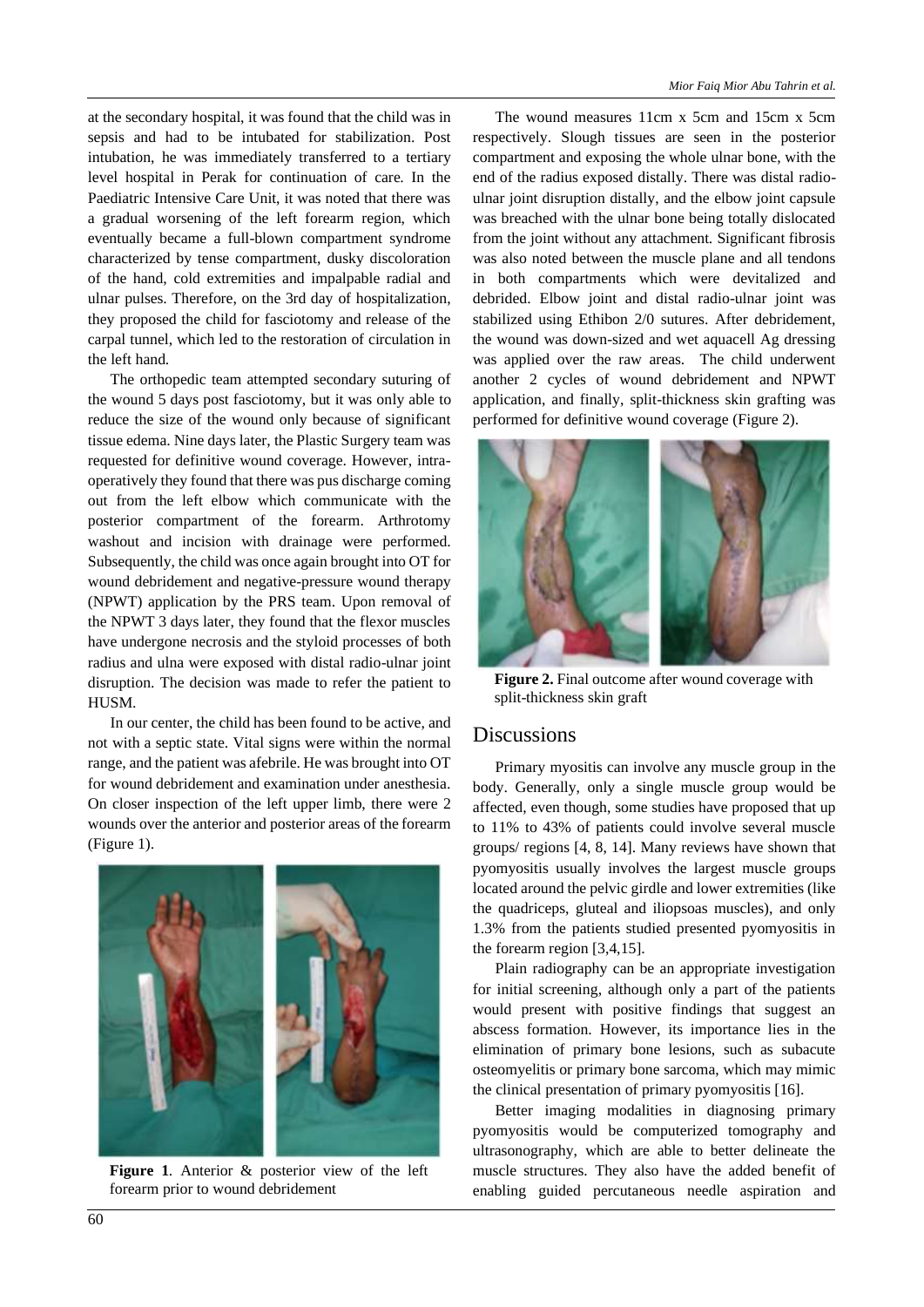drainage [17, 18]. Interestingly, this patient did not have any form of imaging studies performed when he first presented to the tertiary hospital, which would have contributed to the delay in the diagnosis of pyomyositis, which later presented as acute compartment syndrome.

Treatment choice depends on the stage of presentation. Antibiotics alone are sufficient to treat the diffuse inflammatory changes during the early stage [19]. The development of abscesses requires adequate drainage in order for antimicrobial treatment to be effective. Conventionally, drainage of the abscess is attained by open operative methods. However, recent advances in technology show that drainage can also be achieved percutaneously under ultrasonographic or computerized tomographic guidance, and operative intervention is only obligatory when complete drainage cannot be performed percutaneously [20]. A prompt therapeutic intervention will ultimately result in complete recovery with no longterm sequelae in the majority of cases [21].

## **Conclusions**

Primary myositis is a rare clinical entity that makes the diagnosis very challenging without a preliminary clinical suspicion. A special attention to the medical history of the patient, meticulous physical examination, and adequate use of imaging modalities are essential in the diagnosis. In this way, a prompt therapeutic intervention is possible and necessary, to prevent as much as possible the onset of complications. Nevertheless, abscess formation necessitates appropriate drainage associated with antibiotic therapy. Prompt treatment will ultimately result in complete recovery with no long-term sequelae in the majority of cases.

## Conflict of interest disclosure

There are no known conflicts of interest in the publication of this article. The manuscript was read and approved by all authors.

## Compliance with ethical standards

Any aspect of the work covered in this manuscript has been conducted with the ethical approval of all relevant bodies and that such approvals are acknowledged within the manuscript.

## References

- 1. Geelhoed GW, Gray H, Alavi IA, Lattoo H. Pyomyositis--tropical and nontropical. *N Engl J Med*. 1971;284(15):853‐854. doi:10.1056/nejm197104152841518
- 2. Altrocchi PH. Spontaneous bacterial myositis. *JAMA*. 1971;217(6):819‐820.
- 3. Shittu A, Deinhardt-Emmer S, Vas Nunes J, Niemann S, Grobusch MP, Schaumburg F. Tropical pyomyositis: an update. *Trop Med Int Health*. 2020; 10. 1111/tmi.13395. doi:10.1111/tmi.13395
- 4. Chiedozi LC. Pyomyositis. Review of 205 cases in 112 patients. *Am J Surg*. 1979;137(2):255‐259. doi: 10.1016/0002-9610(79)90158-2
- 5. Echeverria P, Vaughn MC. "Tropical pyomyositis." A diagnostic problem in temperate climates. *Am J Dis Child*. 1975; 129(7): 856‐857. doi:10.1001/archpedi. 1975.02120440072016
- 6. Habeych ME, Trinh T, Crum-Cianflone NF. Purulent infectious myositis (formerly tropical pyomyositis). *J Neurol Sci*. 2020;413:116767. doi:10.1016/j.jns.2020. 116767
- 7. Levin MJ, Gardner P, Waldvogel FA. An unusual infection due to staphylococcus aureus. *N Engl J Med*. 1971;284(4):196‐198. doi:10.1056/NEJM197101282840407
- 8. Shepherd JJ. Tropical myositis: is it an entity and what is its cause?. *Lancet*. 1983;2(8361):1240‐1242. doi: 10.1016/s0140-6736(83)91281-3
- 9. Hsia C, Granadillos C, Vega-Colon K. Pyomyositis of the Vastus Medialis: A Case Report. *Curr Sports Med Rep*. 2019;18(4):118‐120. doi:10.1249/JSR.0000000000000581
- 10. Maravelas R, Melgar TA, Vos D, Lima N, Sadarangani S. Pyomyositis in the United States 2002-2014. *J Infect*. 2020;80(5):497‐503. doi:10.1016/j.jinf.2020.02.005
- 11. Raphael SA, Wolfson BJ, Parker P, Lischner HW, Faerber EN. Pyomyositis in a child with acquired immunodeficiency syndrome. Patient report and brief review. *Am J Dis Child*. 1989;143(7):779‐781. doi:10.1001/archpedi.1989.02150190029014
- 12. Adams EM, Gudmundsson S, Yocum DE, Haselby RC, Craig WA, Sundstrom WR. Streptococcal myositis. *Arch Intern Med*. 1985;145(6):1020‐1023.
- 13.Freedman KB, Hahn GV, Fitzgerald RH Jr. Unusual case of septic arthritis of the hip: spread from adjacent adductor pyomyositis. *J Arthroplasty*. 1999;14(7):886‐ 891. doi:10.1016/s0883-5403(99)90044-x
- 14. González Gómez B, Vargas Pérez M, Del Rosal Rabes T, Aracil Santos FJ, Baquero-Artigao F. Piomiositis en un entorno no tropical. Casuística de 12 años [Pyomyositis in a non-tropical area. 12 years of casedbased experience]. *An Pediatr (Barc).* 2017;87(6):350‐ 351. doi:10.1016/j.anpedi.2017.03.018
- 15. Brown JD, Wheeler B. Pyomyositis. Report of 18 cases in Hawaii. *Arch Intern Med*. 1984;144(9):1749‐1751. doi:10.1001/archinte.144.9.1749
- 16. Bickels J, Ben-Sira L, Kessler A, Wientroub S. Primary pyomyositis. *J Bone Joint Surg Am*. 2002;84(12):2277‐ 2286. doi:10.2106/00004623-200212000-00024